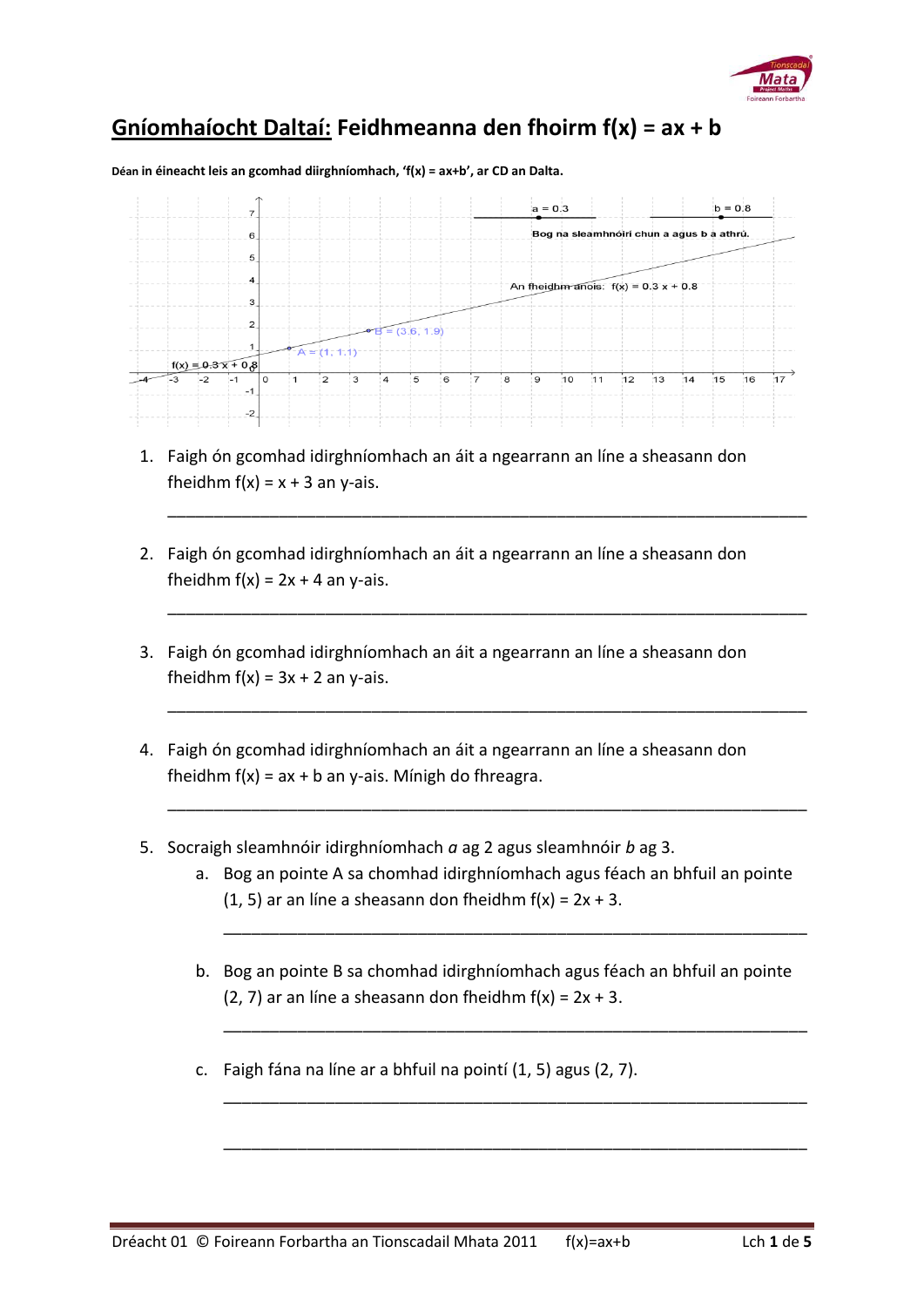

d. Cá háit san fheidhm f(x) =2x +3 a bhfaighidh tú luach na fána a d'oibrigh tú amach sa cheist roimhe seo?

\_\_\_\_\_\_\_\_\_\_\_\_\_\_\_\_\_\_\_\_\_\_\_\_\_\_\_\_\_\_\_\_\_\_\_\_\_\_\_\_\_\_\_\_\_\_\_\_\_\_\_\_\_\_\_\_\_\_\_\_\_\_\_

- 6. Socraigh sleamhnóir idirghníomhach *a* ag 3 agus sleamhnóir *b* ag 4.
	- a. Bog an pointe A sa chomhad idirghníomhach agus féach an bhfuil an pointe (0, 4) ar an líne a sheasann don fheidhm  $f(x) = 3x + 4$ .

\_\_\_\_\_\_\_\_\_\_\_\_\_\_\_\_\_\_\_\_\_\_\_\_\_\_\_\_\_\_\_\_\_\_\_\_\_\_\_\_\_\_\_\_\_\_\_\_\_\_\_\_\_\_\_\_\_\_\_\_\_\_\_

\_\_\_\_\_\_\_\_\_\_\_\_\_\_\_\_\_\_\_\_\_\_\_\_\_\_\_\_\_\_\_\_\_\_\_\_\_\_\_\_\_\_\_\_\_\_\_\_\_\_\_\_\_\_\_\_\_\_\_\_\_\_\_

\_\_\_\_\_\_\_\_\_\_\_\_\_\_\_\_\_\_\_\_\_\_\_\_\_\_\_\_\_\_\_\_\_\_\_\_\_\_\_\_\_\_\_\_\_\_\_\_\_\_\_\_\_\_\_\_\_\_\_\_\_\_\_

\_\_\_\_\_\_\_\_\_\_\_\_\_\_\_\_\_\_\_\_\_\_\_\_\_\_\_\_\_\_\_\_\_\_\_\_\_\_\_\_\_\_\_\_\_\_\_\_\_\_\_\_\_\_\_\_\_\_\_\_\_\_\_

- b. Bog an pointe B sa chomhad idirghníomhach agus féach an bhfuil an pointe (1, 7) ar an líne a sheasann don fheidhm  $f(x) = 3x + 4$ .
- c. Faigh fána na líne ar a bhfuil na pointi (0, 4) agus (1, 7).
- d. Cá háit san fheidhm f(x) =3x +4 a bhfaighidh tú luach na fána a d'oibrigh tú amach sa cheist roimhe seo?
- 7. Céard is féidir leat a rá ón gcomhad idirghníomhach faoi fhána na líne a sheasann don fheidhm  $f(x) = ax + b$ ? Mínigh.
- 8. Cá ngearrann an líne a sheasann don fheidhm  $f(x) = 2x + 4$  an x-ais, agus céard é fána na líne sin?

\_\_\_\_\_\_\_\_\_\_\_\_\_\_\_\_\_\_\_\_\_\_\_\_\_\_\_\_\_\_\_\_\_\_\_\_\_\_\_\_\_\_\_\_\_\_\_\_\_\_\_\_\_\_\_\_\_\_\_\_\_\_\_\_\_\_\_\_\_

\_\_\_\_\_\_\_\_\_\_\_\_\_\_\_\_\_\_\_\_\_\_\_\_\_\_\_\_\_\_\_\_\_\_\_\_\_\_\_\_\_\_\_\_\_\_\_\_\_\_\_\_\_\_\_\_\_\_\_\_\_\_\_\_\_\_\_\_\_

\_\_\_\_\_\_\_\_\_\_\_\_\_\_\_\_\_\_\_\_\_\_\_\_\_\_\_\_\_\_\_\_\_\_\_\_\_\_\_\_\_\_\_\_\_\_\_\_\_\_\_\_\_\_\_\_\_\_\_\_\_\_\_\_\_\_\_\_\_

\_\_\_\_\_\_\_\_\_\_\_\_\_\_\_\_\_\_\_\_\_\_\_\_\_\_\_\_\_\_\_\_\_\_\_\_\_\_\_\_\_\_\_\_\_\_\_\_\_\_\_\_\_\_\_\_\_\_\_\_\_\_\_\_\_\_\_\_\_

\_\_\_\_\_\_\_\_\_\_\_\_\_\_\_\_\_\_\_\_\_\_\_\_\_\_\_\_\_\_\_\_\_\_\_\_\_\_\_\_\_\_\_\_\_\_\_\_\_\_\_\_\_\_\_\_\_\_\_\_\_\_\_\_\_\_\_\_\_

- 9. Cá ngearrann an líne a sheasann don fheidhm  $f(x) = 5x + 1$  an x-ais, agus céard é fána na líne sin?
- 10. Cá ngearrann an líne a sheasann don fheidhm  $f(x) = -\frac{1}{2}x + 4$  an x-ais, agus céard é fána na líne sin?
- 11. Cá ngearrann an líne a sheasann don fheidhm  $f(x) = -3x + \frac{3}{4}x$  an x-ais, agus céard é fána na líne sin?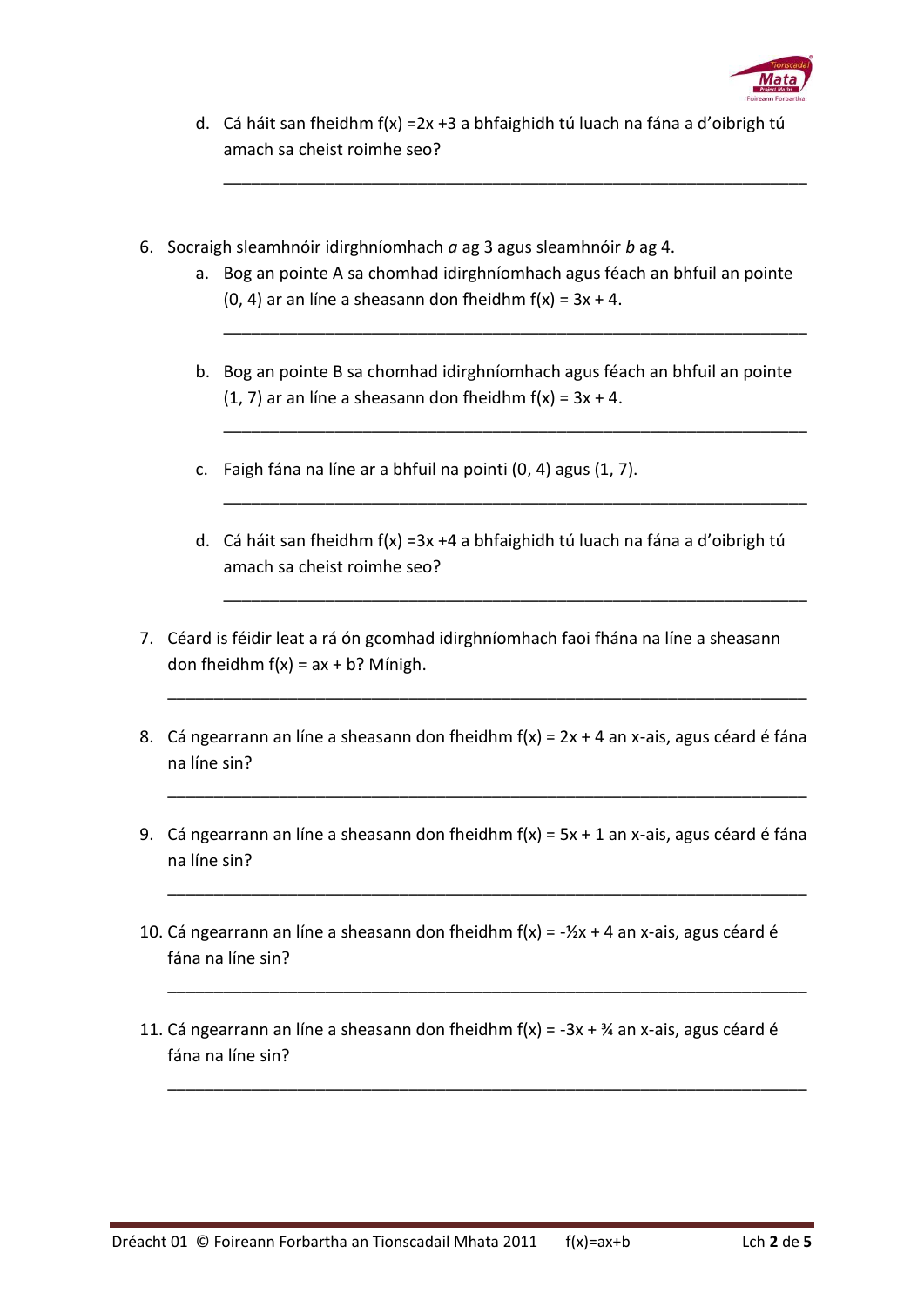

12. Cén fheidhm atá á léiriú ag an líne sa ghraf seo?



13. Cén fheidhm atá á léiriú ag an líne sa ghraf seo?



14. Cén fheidhm atá á léiriú ag an líne sa ghraf seo?

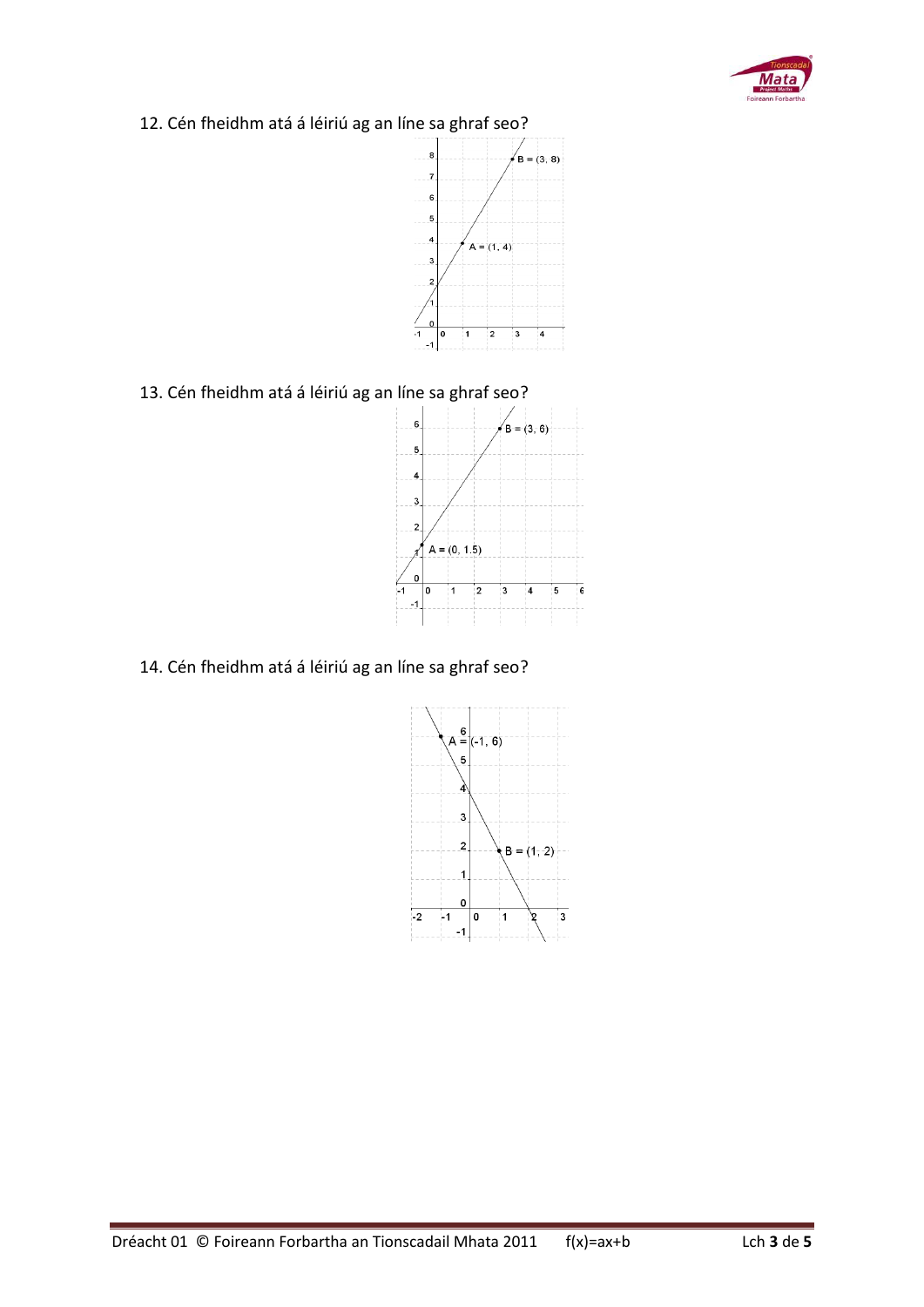

- 15. Meaitseáil gach scéal díobh seo leis an ngraf a fheileann dó:
	- a. Cheannaigh garraíodóir crann 1 mhéadar ar airde, agus d'fhás an crann 2 mhéadar gach bliain.
	- b. Gearrann carrchlós táille isteach €1, agus €2 san uair ina dhiaidh sin.
	- c. Gearrann páirc siamsaíochta táille €3 san uair.
	- d. Bhí €50 ag déagóir agus chaith sé €5 sa tseachtain.